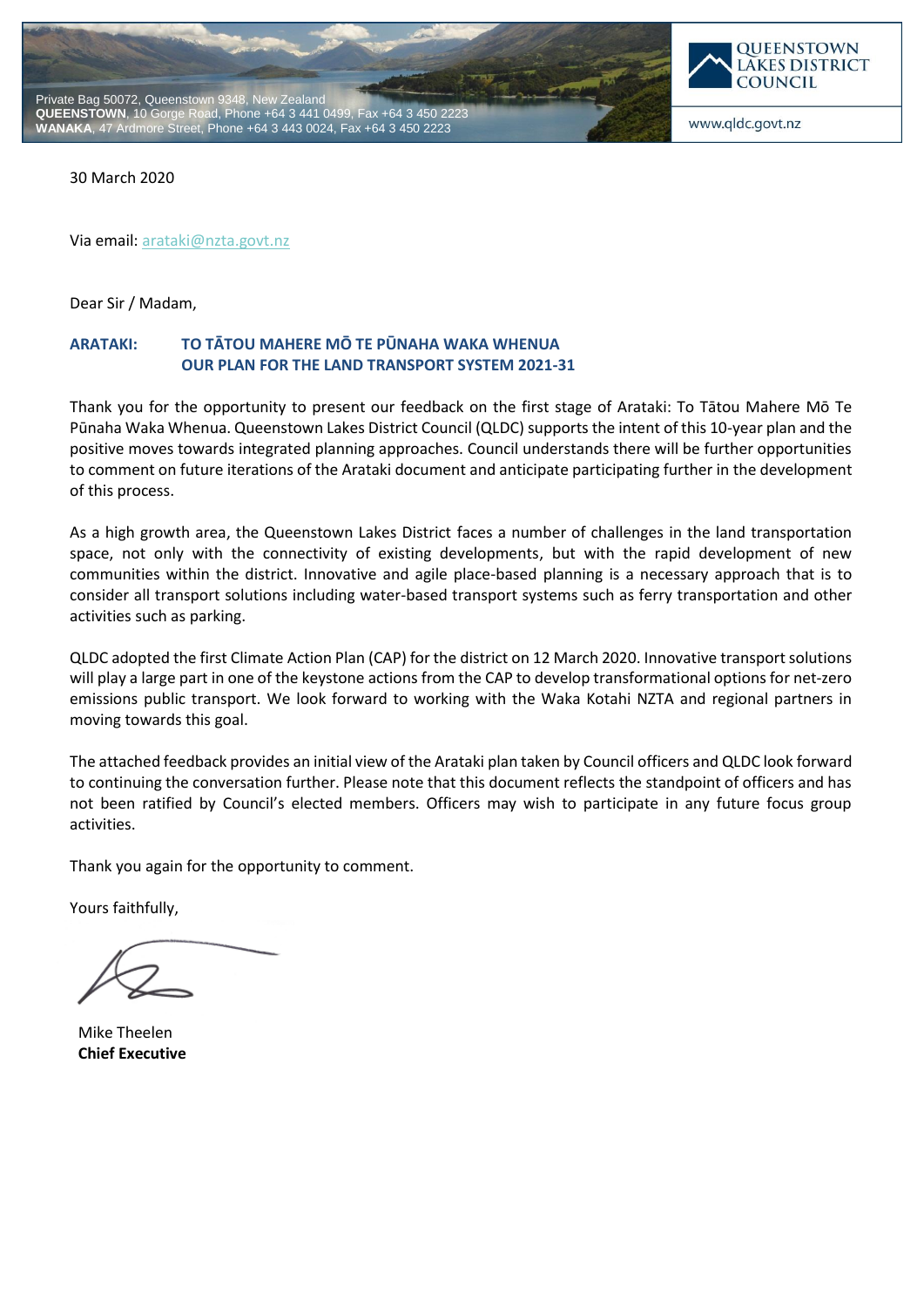### **1.0 Future Planning**

- 1.1 QLDC welcomes the intent by the Agency, detailed in the five step changes, to improve the urban form by integrating transport systems into planning processes and land-use. The move away from the reliance on private vehicles is also welcomed with sustainable transport solutions being a key area of focus in the Queenstown Lakes District.
	- 1.1.1 Although this focus is welcomed and will be of great value moving forward, planning for the future will require addressing the legacy of New Zealand's development around the private motor vehicle. Retro-fitting urban mobility solutions onto existing communities will require behaviour change initiatives including research into the barriers to using transport solutions other than private vehicles, and education programmes to encourage participation.
	- 1.1.2 Integrated transport systems, connectivity and the urban form must respect the unique landscapes throughout the Queenstown Lakes District and must also respond innovatively to the constraints of those landscapes which dominate the urban form in the district.

# **2.0 Emission Reduction**

- 2.1 Supported by improving urban form to allow connected landscapes, and transforming urban mobility allowing the move away from private vehicle usage, emission reduction is a key area of climate change mitigation.
	- 2.1.1 As above, behavioural change will be a significant factor in this process and thorough research should be undertaken to inform the solutions that are implemented. This can then be followed by education programmes and technological initiatives.
	- 2.1.2 New technology and the potential for the decarbonising of both light and heavy vehicles is certainly the direction in which the country should be heading however any system or planning for the future requires agility to cater for disruptive technology.

#### **3.0 Strategic Integration**

- 3.1 Within planning processes using Arataki, a hierarchy of national policies and strategies to which investment plans can align to appropriately should be identified.
	- 3.1.1 An agile plan is required that can move towards longer-term objectives linked to 30-year infrastructure strategies. Agility is required so that there is the ability for the plan to be re-evaluated when there are significant developments such as disruptive technology while still aligning with the overall long term vision and hierarchies of strategy.
	- 3.1.2 A shared national evidence base including statistics on growth providing a basis for engagement, is welcomed along with a strategy hierarchy. This evidence base will require transparency of methodology and development.
	- 3.1.3 Clarification is sought to whether the forecasted population changes reflect those that have been agreeed as part of the Queenstown Lakes Spatial Plan (QLSP), which is being jointly developed with Government (including NZTA) and Kāi Tahu. The QLDC population projections have been adopted by all parties as part of this project and should be used as part of Arartaki. These projections include both average and peak day populations, which both have a signficant impact on our transport network and infrastructure networks.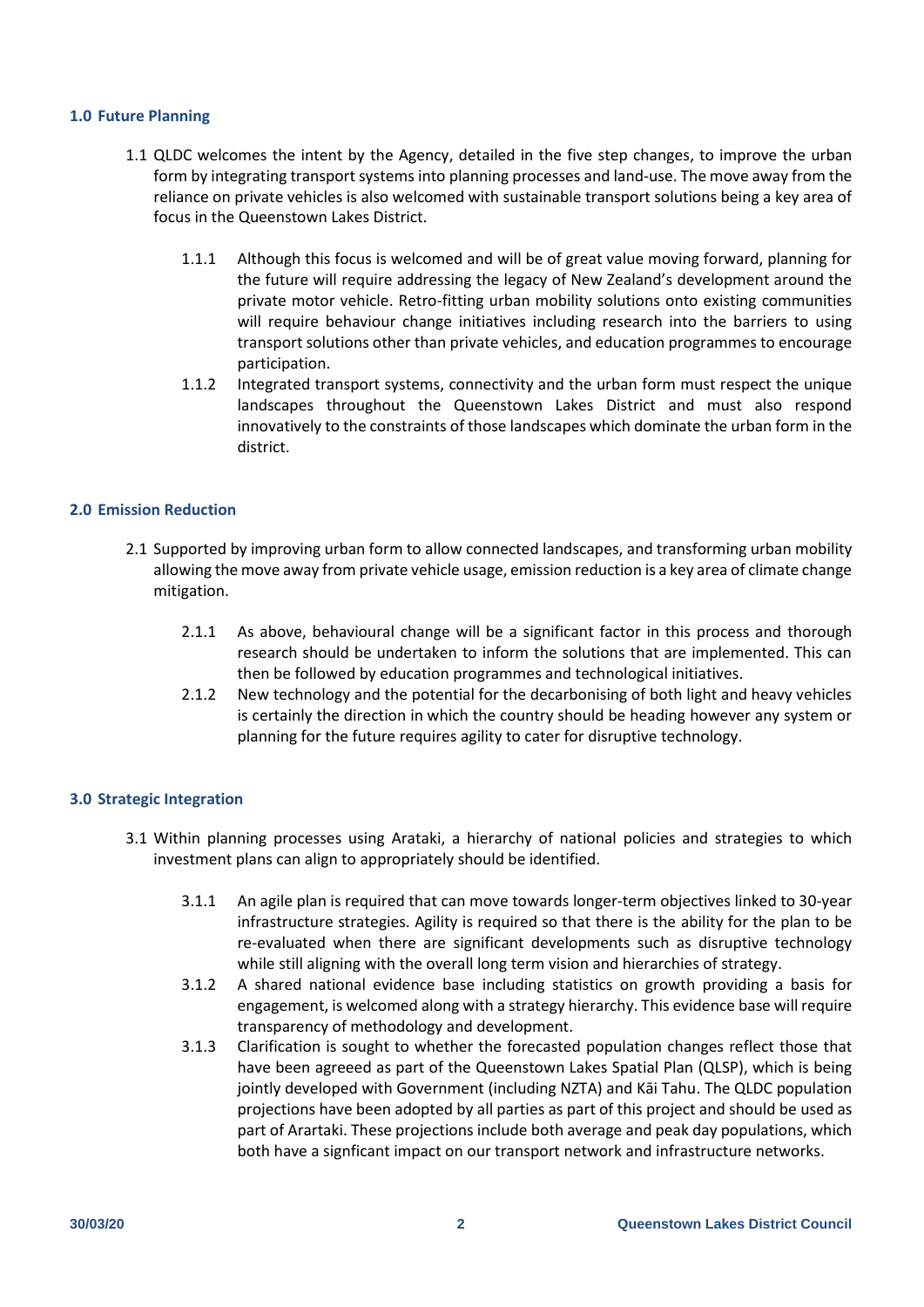### **4.0 Spatial Planning**

- 4.1 The QLSP will be fundamental to the delivery the five step changes of the Arataki.
	- 4.1.1 The Spatial Plan will provide more certainty about how an area will grow and the long term strategic direction for the Queenstown Lakes area. This better ensures that valuable natural and physical resources are protected, that housing and business choices are maximised, and that land use integrates and optimises as much as possible with infrastructure provision, including transport. As a result, a clear fundng stream that further supports these projects across NZ is required, including the development and implementation of the Spatial Plan.
	- 4.1.2 This funding stream also needs to support the desired transformational urban investment programmes with flexibility built in early, and a commitment to quality outcomes. Significant change in behaviour and in urban investment decisions will be compromised if decisions on the network continue to remain piecemeal, in catch up mode, and incremental. It also needs to comprehensively address multimodal change much quicker than ever planned before.
	- 4.1.3 The transport system is an important connector for urban development but does not define urban form alone. The draft QLSP principles and spatial outcomes are noted below:

| Good       | <b>Grow Well: Whaiora</b>                            |                                                                                            |                                                                   |                                                                           |                                                             |  |
|------------|------------------------------------------------------|--------------------------------------------------------------------------------------------|-------------------------------------------------------------------|---------------------------------------------------------------------------|-------------------------------------------------------------|--|
| Principles | Wellbeing                                            |                                                                                            | Resilience                                                        | Sustainability                                                            |                                                             |  |
| Outcomes   | Consolidated<br>growth and<br>more housing<br>choice | Public<br>transport,<br>walking and<br>cycling are<br>everyone's<br>first travel<br>choice | Sustainable<br>tourism that<br>improves<br>community<br>wellbeing | Well-designed<br>neighbourhood<br>s that provide<br>for everyday<br>needs | <b>Businesses and</b><br>industries with<br>space to thrive |  |

4.1.4 These emphasise that all urban development needs to support integrated housing, employment, education, social, community and recreational outcomes. The result is that all elements of the system need to compromise to achieve a strong sustainable urban form and not one element should dominate the other. The transport system is an important connector of this network, but does not define urban form alone.

# **5.0 Place-based Summaries**

- 5.1 National Summary
	- 5.1.1 The impact that critical route failures will have on alternative routes requires significant consideration as these alternatives are often local roads.
	- 5.1.2 QLDC support the inclusion of the development of a network of stopping places. This is vital across country but particularly in the Queenstown Lakes District which is heavily impacted by tourist activity on transport system. The current investment framework should be expanded to include better investment in these stopping places/car parks.
	- 5.1.3 There appears to be outdated and inconsistent One Network Road Classification (ONRC) categories shown on the map (Figure 12, p 34). This should be updated as current QLDC data is shown as unknown ONRC.